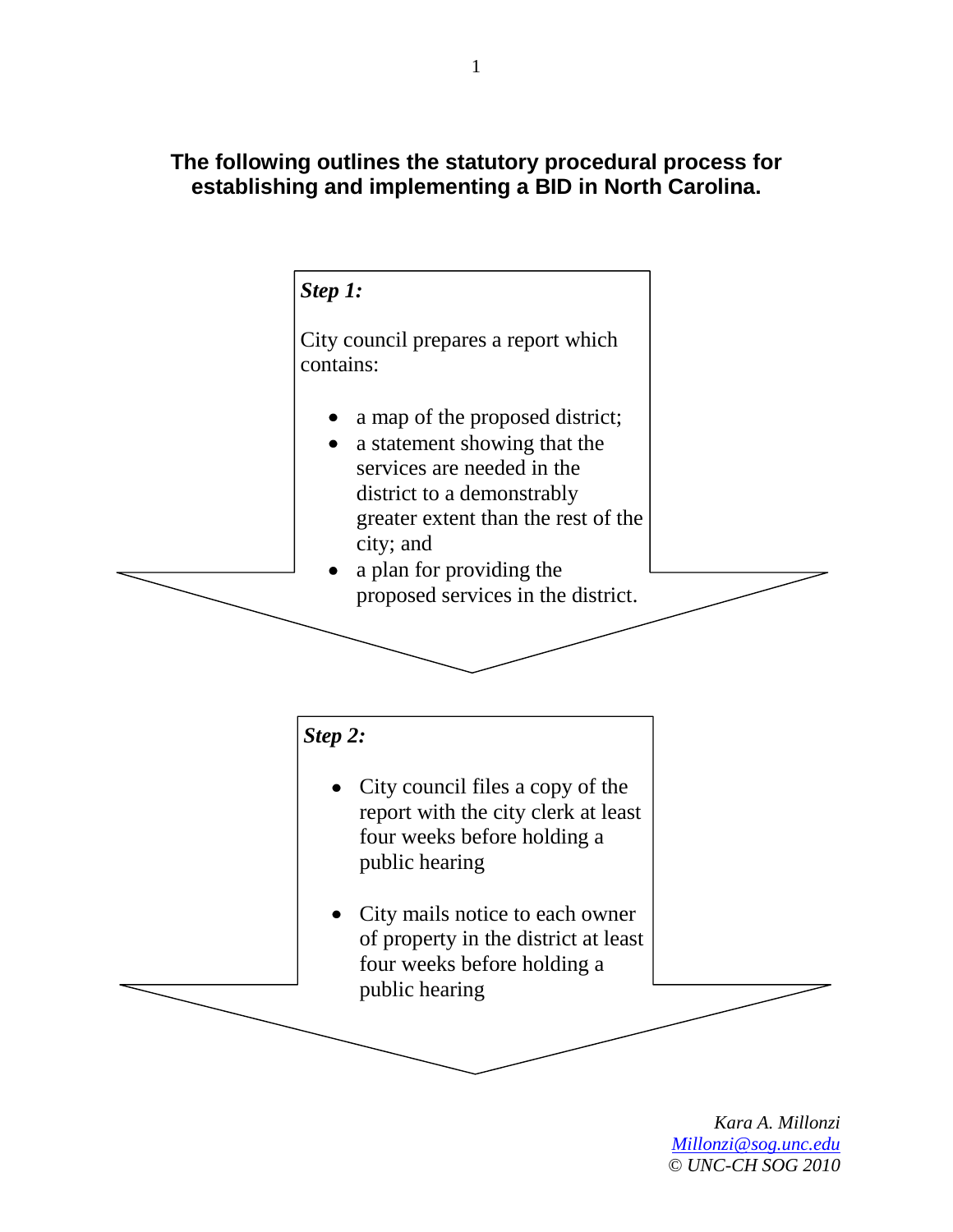## *Step 3:*

• City prepares and publishes a notice of the public hearing at least one week before the hearing.



*Kara A. Millonzi Millonzi@sog.unc.edu © UNC-CH SOG 2010*